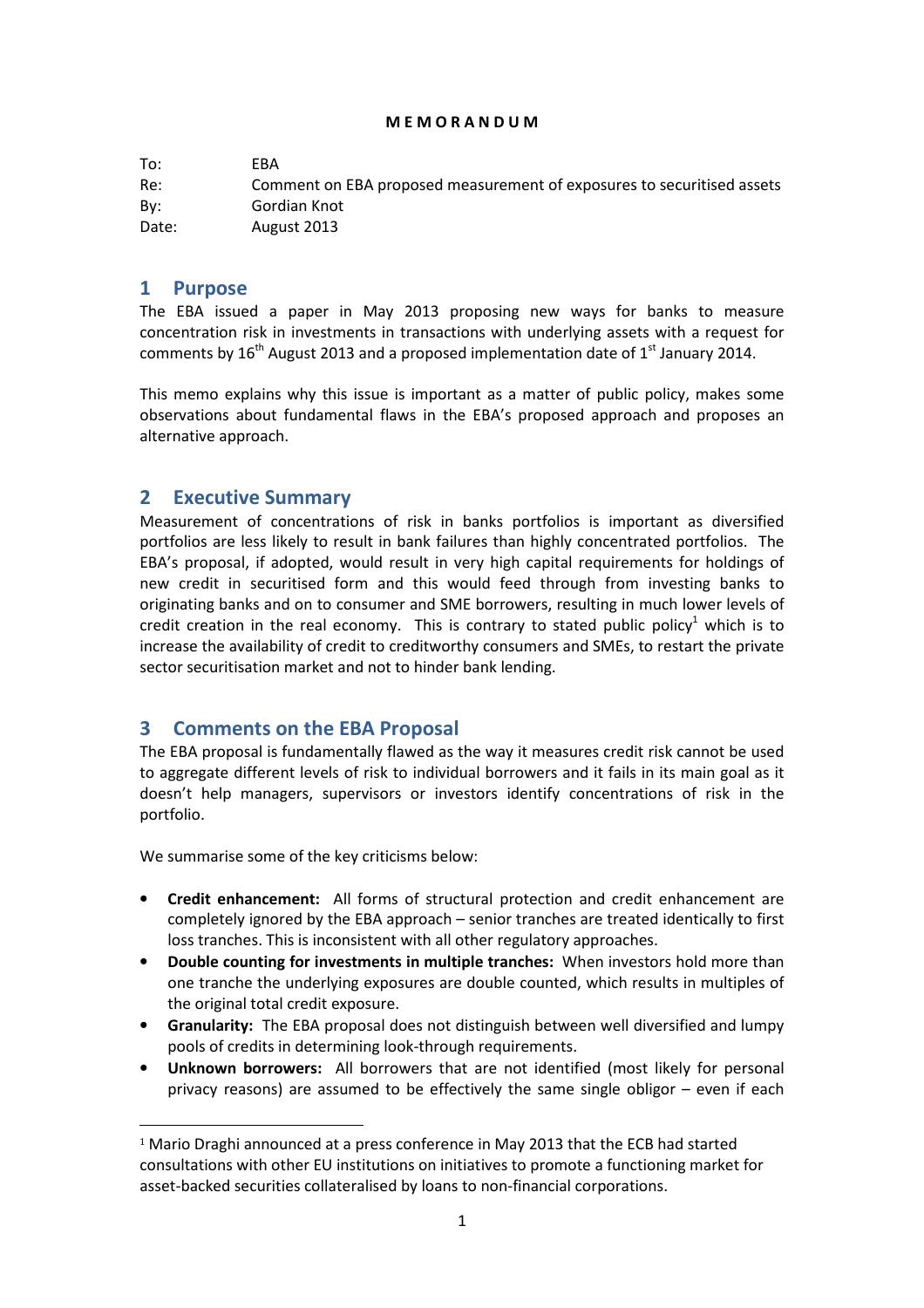securitisation is based on many thousands of individual borrowers with little likelihood of overlap. They are also aggregated with loans to unknown borrowers from other securitisations, which may be in different countries or sectors.

- Bank investors will have capital requirements which are much larger than those of the originating bank: As the originating bank will view consumer loans as small individual exposures which do not aggregate to one large exposure they will have a much smaller capital requirement than a bank investing in a securitisation of the same assets which is required to treat all exposures as one large unknown exposure.
- Bank investors will have exposures to the underlying which add up to more than their total investment: As investors must assume full exposure to each of the underlying loans without any consideration of credit enhancement, their exposure to each of the unknowns will add up to more than their original investment, except in the case of unknown exposures, which will be capped at their investment size.

A full explanation is set out in Appendix 1 with worked examples which illustrate some of the failings in the EBA proposal.

## 4 Introduction to Alternative Approach

There are many ways to measure concentration risk; from simply asking "what are the biggest positions?" to highly mathematical correlation models, which involve many assumptions. We steer a middle ground for both management and supervisory purposes, rejecting both simple measures of size and complex models that are understood by a few specialists only and that do not give predictable outcomes. We prefer a "risk based" approach, using common tools that are comprehensible and usable by all of bank management, supervisors and analysts to assessing the lumpiness and riskiness of a bank's portfolio.

But before we introduce our approach to quantifying and managing concentration risk we start by outlining the objectives that any approach to measuring concentration risk should have.

## Objectives:

We believe that the goals of any approach to measuring concentrations of risk in bank portfolios should be as follows:

- I. Be risk based and not simply volume based
- II. Allow different types of risk to the same borrower (or group of borrowers) to be aggregated in a logical and predictable way
- III. Not create biases against certain types of credit exposure
- IV. Have a thoughtful way to look at blind pools of obligors in securitisations
- V. Be agnostic about which risk based approach is used
- VI. Recognise structural protections
- VII. Not lead to the double-counting of exposures

This is not a complete list of objectives, but we expect that they will resonate with most readers.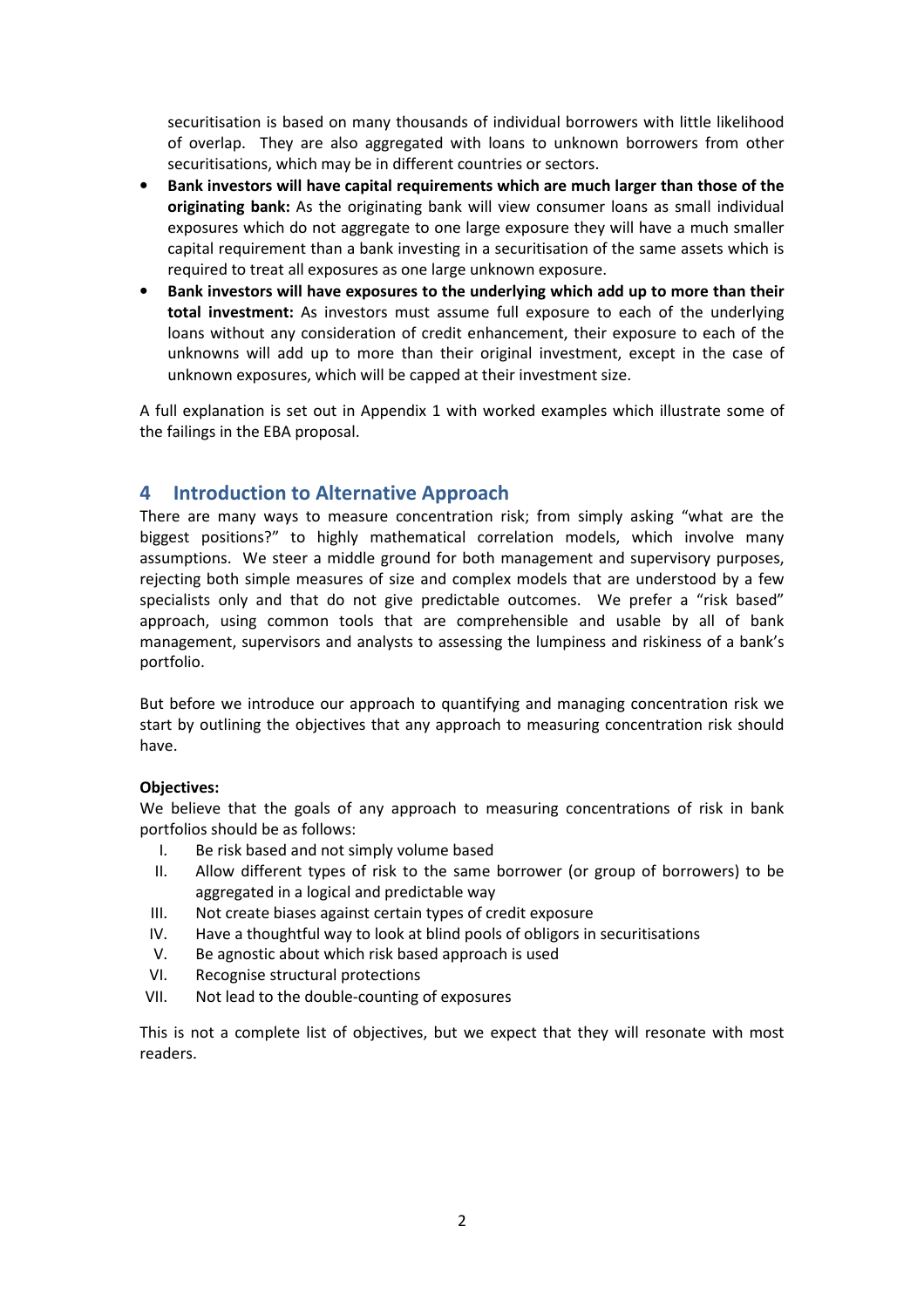# 5 Proposal

#### First principles: Measuring concentration risk

To find a simple, elegant solution to this problem, that satisfies these objectives, we need to go back to first principles.

When considering concentration risk most measures start with the notional amount or volume of any extension of credit and then add additional notional exposure to the same borrower or to group entities. This seems to us to be a poor place to start.

When we think about risk we don't start with the total amount that could possibly be lost, but instead tend to think in a risk based manner. The BIS 1 capital system treated almost all assets as having the same risk and used a simple standard of 8% of capital for all of these assets (this is the same as a leverage test that is not risk based and ignores the quality of the assets). The current approach in BIS III is to assign capital based on risk, using either a standardised approach or a bank's own internally developed ratings based approach. While we do take issue with the use of ratings as a way to process the assignment of credit quality by bank regulators, we do agree that a risk based approach is generally preferable to a "onesize-fits-all" or a non-risk based approach.

If capital can be assigned based on risk, then why not use the amount of a bank's capital that is deployed to a single borrower or to a related group of borrowers to measure concentration risk? This has the benefit of measuring the actual risk (i.e. expected loss) and not simply the notional amount of exposure and allows a range of credit exposures of different levels of risk to a group of borrowers to be aggregated based on how much risk is involved in each transaction. On this basis the capital allocated to senior tranches of securitisations, with very little risk and accordingly lower capital allocations, can be added to the capital allocated to first loss notes in an entirely consistent and rational manner.

A number of different ways of assigning capital to risk can be used (we are entirely agnostic as to which method is used. In fact we prefer to use several different methods of allocating capital to risk including both regulatory capital models and a bank's own economic capital models, and to explore the differences) and a rank ordered list of largest users of capital can show where the real concentrations of risk lie. This approach focuses bank management and supervisors not simply on the large numbers of credit exposure but on the concentration in capital deployed to individual and related groups of borrowers.

Few would argue with this as a sensible starting point for observing concentrations. We have no issue with banks adding their own correlation assumptions between individual borrowers, industries, regions, countries etc. as a second step to explore the sensitivity of their portfolios further, but since this process will just provide guidance and not stable predictable results we do not propose requiring this to be made publicly available.

If this approach to measuring concentration risk works for direct extensions of credit, we now consider how to measure concentrations of credit exposure via investments in tranches of securitisations.

#### 5.1 Known borrowers

For a portfolio of known underlying exposures we propose a risk based approach for calculating the exposure to each of the underlying obligors.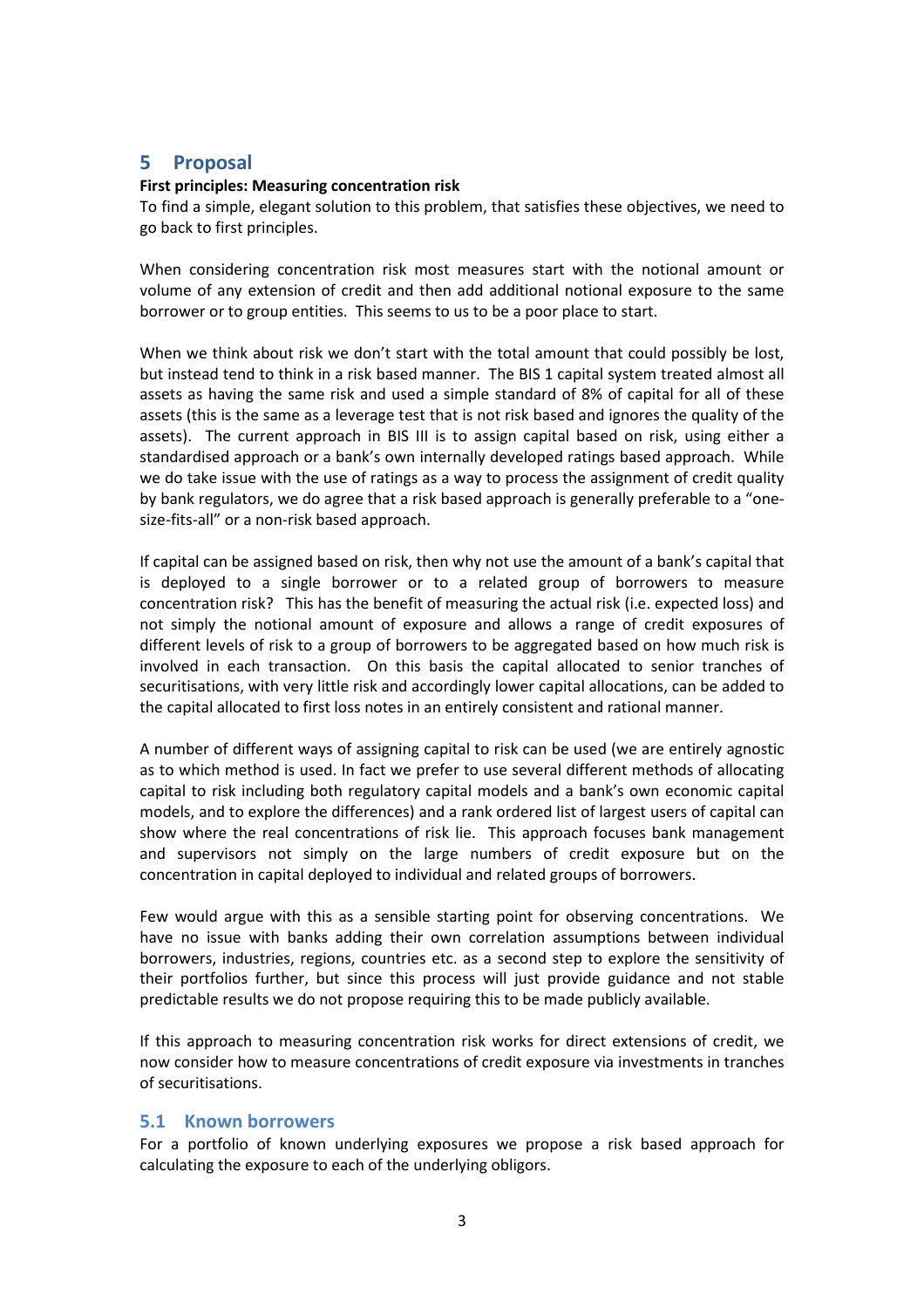A broadly syndicated CLO portfolio typically provides full look through to each underlying obligor. However, the investors in each tranche have very different levels of risk on the underlying borrowers, based on their levels of credit enhancement. Simply adding the notional amounts, on a full look through basis, fails to thoughtfully add the amount of risk if the credit enhancement to each tranche is not considered.

If we first calculate the capital allocated to each tranche in the securitisation, capital can then be assigned to each of the underlying obligors dependant on which tranche a bank has invested in. So for example an investor in a senior tranche would hold less capital against an underlying obligor than an investor in a junior tranche.

For the purposes of calculating capital allocations we will use the "Return Allocated Capital Equivalence" (RACE) methodology, which ensures that the same total amount of capital is assigned to the securitisation as was used by the originating bank when the same assets were held on its balance sheet, capital can then be assigned to each of the underlying obligors in a manner that is arbitrage free. On this basis, the risk-weighted exposure to an obligor can be added to other credit positions that the bank has to the underlying obligors in a logical and consistent manner.

For further details on the RACE methodology please see the memo "A Return-Allocated Capital-Equivalence Approach for Securitisations" on the BIS website, http://www.bis.org/publ/bcbs236/gordian.pdf. Also, the example below which uses the RACE methodology is described in Appendix 2 in more detail.

In a simple example, if a CLO has 100 underlying assets of equal size and credit quality, the amount of capital allocated to the senior notes could be divided by 100 to find the capital which should be allocated to each of the underlyings. This method ensures that exposures to each of the known underlying obligors are considered whilst also capturing the protection provided by the capital structure.



This methodology has several merits. It is simple and transparent. There are no complex mathematical models and no assumptions. There is no capacity for originators or investors to arbitrage it. It recognises the differences in risk that first loss and last loss lenders have to the underlying credits via their holdings of different tranches. And it allows exposures to the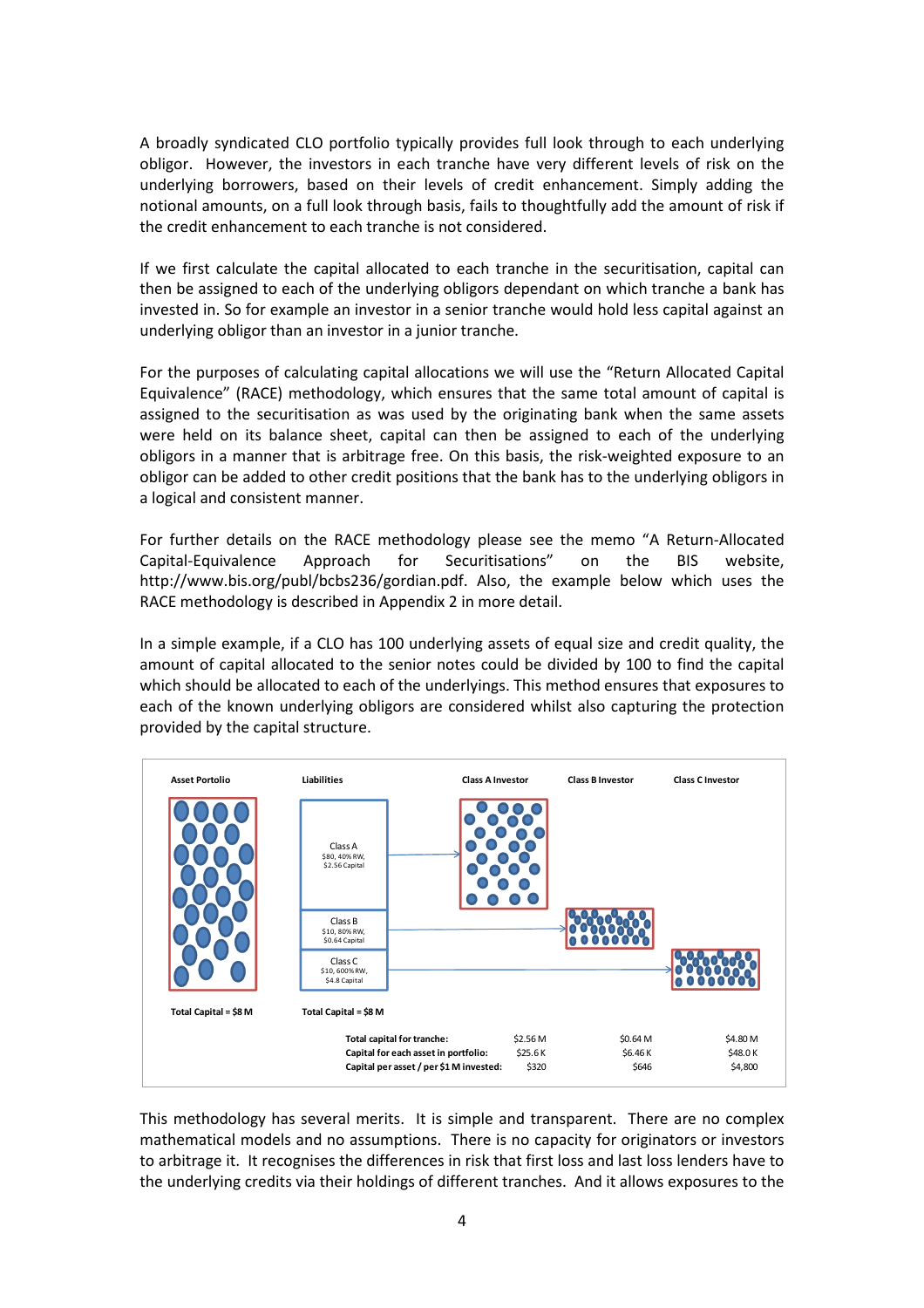same borrowers of very different types (direct loans, secured loans, last loss tranches or first loss tranches in securitisations and derivative exposures) to be aggregated to measure concentration risk in a logical and meaningful manner. As a consequence, the language of concentration risk will change from "we have US\$ 300 million notional exposed to borrower xyz in various types of exposure" to "we have US\$ 25 million of capital exposed to all types of risk to xyz".

As the credit quality of the securitisation changes through life, experiencing defaults, prepayments, substitutions etc. the amount of capital required for each underlying obligor will change and these amounts will flow through to the total amount of capital allocated to each obligor. The RACE approach ensures that this process continues to be equivalent to the capital requirement that the originating bank would have held pre-securitisation.

As previously mentioned we have no view on the type of risk based capital model used to allocate capital to underlying credit exposures. In fact, using more than one capital model may be helpful to managers, supervisors and investors in understanding real concentrations of risk. It is important to be aware that capital models are subject to changes in fashion and technology and will change over time. The current trend is towards simplicity (hence the appeal of the leverage ratio) and away from complexity, but this will change as the shortcomings of blunt measures such as these become increasingly apparent.

#### 5.2 Unknown borrowers

For securitisations with limited ability to look through to the underlying obligors, typically consumer borrowers for personal privacy reasons, or SMEs that are too small for an investor to have other exposures to or to have any meaningful data on, there are different issues to consider.

The size of any individual credit line within these pools should be insignificant in the context of the loss absorbing capacity of the investor bank's income or capital base. Further, it is highly unlikely the investor bank will have more than one exposure to any individual (such as a credit card loan, auto loan and mortgage loan). Even if an investor bank did have more than one exposure to the same consumer borrower the aggregate risk may still be too small to have any bearing on the bank's income stream or capital base.

We propose a granularity test for unknown borrower pools that recognises the difference between underlying borrowers that are large enough, such that they could result in meaningful concentrations, and those borrowers who are so small individually that, even if it were possible to look through to the end obligor and add up all of their credit risk, the aggregate would be too small to be meaningful to a lender.

#### 5.2.1 Small unknown borrowers

For investments in securitisations, where the largest exposure is less than 1% of the pool, the exposure should be calculated as a unique investment at the securitisation level for large exposures limit purposes, rather than using a full look-through approach.

## 5.2.2 Large unknown borrowers

There may be instances when portfolios of unknown exposures have obligors that have exposure greater than 1% of the pool. In these circumstances we would present issuers with two options:

A. Improve reporting and provide loan level data to allow investors to do full lookthrough to the underlying assets, or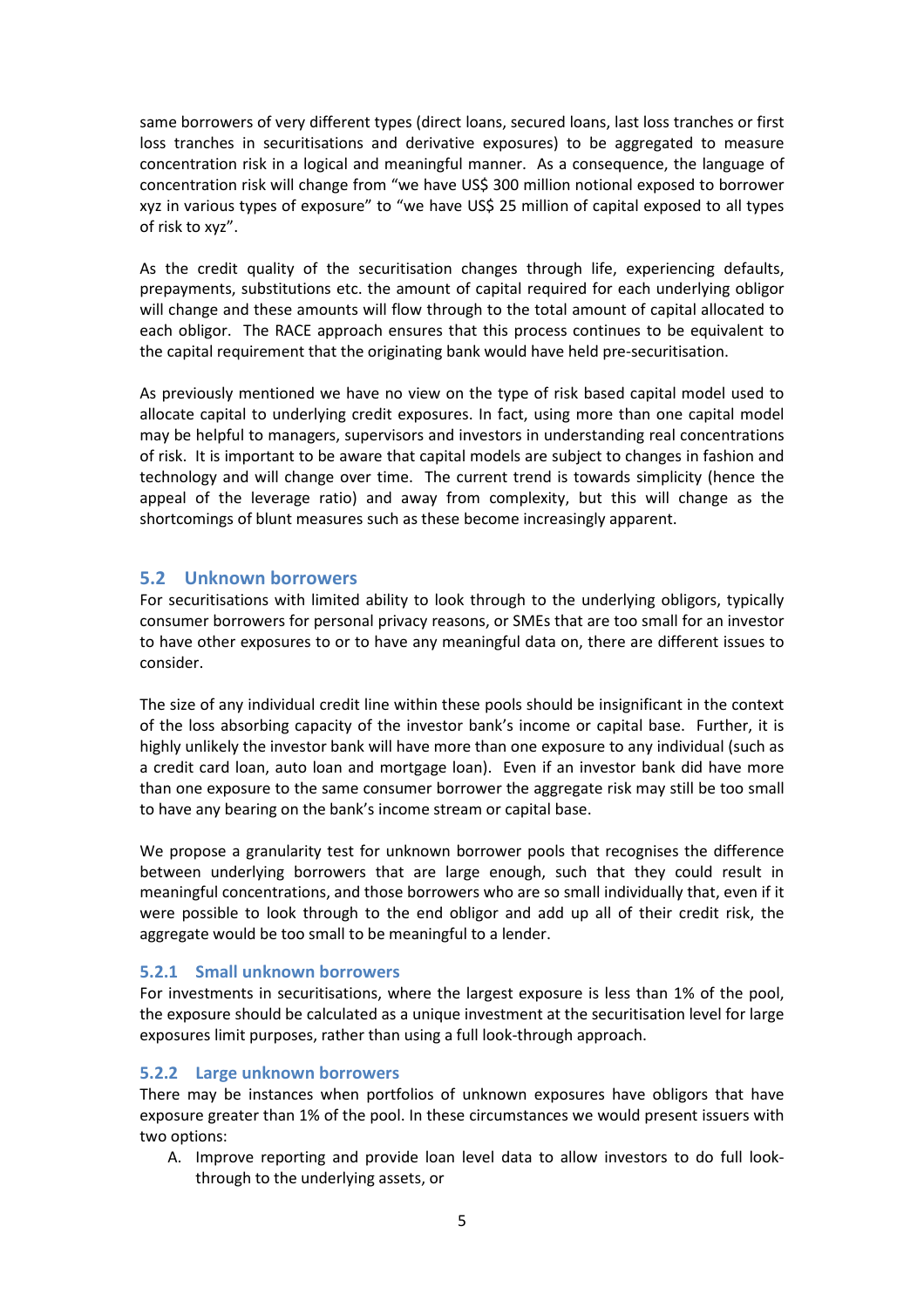B. If this is not possible, then the issuer should certify that each obligor is unique. Using this information, bank investors can then add the largest exposure in the pool to their "unknown client" exposure. This will conservatively assume that the largest unknown borrower in all similar pools is the same, without going to the extreme assumption that all exposures in all pools are to the same obligor. See example in Appendix 3.

# 6 Existing Regulatory Concentration Test

The existing concentration test is a simple limit that large exposures may be no more than 25% of paid in capital. This uses notional exposure and so limits exposure to better quality individual credits where a bank is willing to hold larger exposures. This approach doesn't seek out the real concentration risks in the portfolio and the limit is based on the capital base which is a one-off ability to absorb losses and not the income stream which is the sustainable ability to absorb losses and is a better measure of loss absorption capability.

## 7 Summary

The benefits of our proposal are the following:

- I. All risks are aggregated in a meaningful way
- II. The benefits of credit enhancement are considered
- III. Exposures are not double-counted
- IV. The largest unknown exposures are aggregated in a reasonable and conservative manner

It is important to have control systems in place that are not based on arbitrary rules that lead to damaging market consequences but instead constrain bank risks in a consistent and rational manner. If appropriate control systems are used banks will have clear and simple guidelines to follow and will be incentivised to behave in a manner that satisfies regulators and be better able to handle any shocks to the system that they may face.

If risk based capital is used to control concentration risk within banks then capital allocation begins to act as an increasing tax on risk as limits are approached. An appropriate control system should consider credit quality, maturity, concentration and funding gap risk, and allocate increased capital in a progressive way as risk is increased in each "risk dimension". We believe the use of fully specified capital allocation models is a step towards this goal.

## 8 Conclusion

Concentration risk is a difficult problem to measure and set limits or capital charges against in a meaningful way that is simple enough to apply to all banks. The EBA approach however, fails even the most basic of objectives. The approach outlined here is risk based, logical, simple enough for management, regulators and investors to use as a common tool, and is a good building block for bank's own attempts at developing more sophisticated understanding of the concentration risks with their portfolios.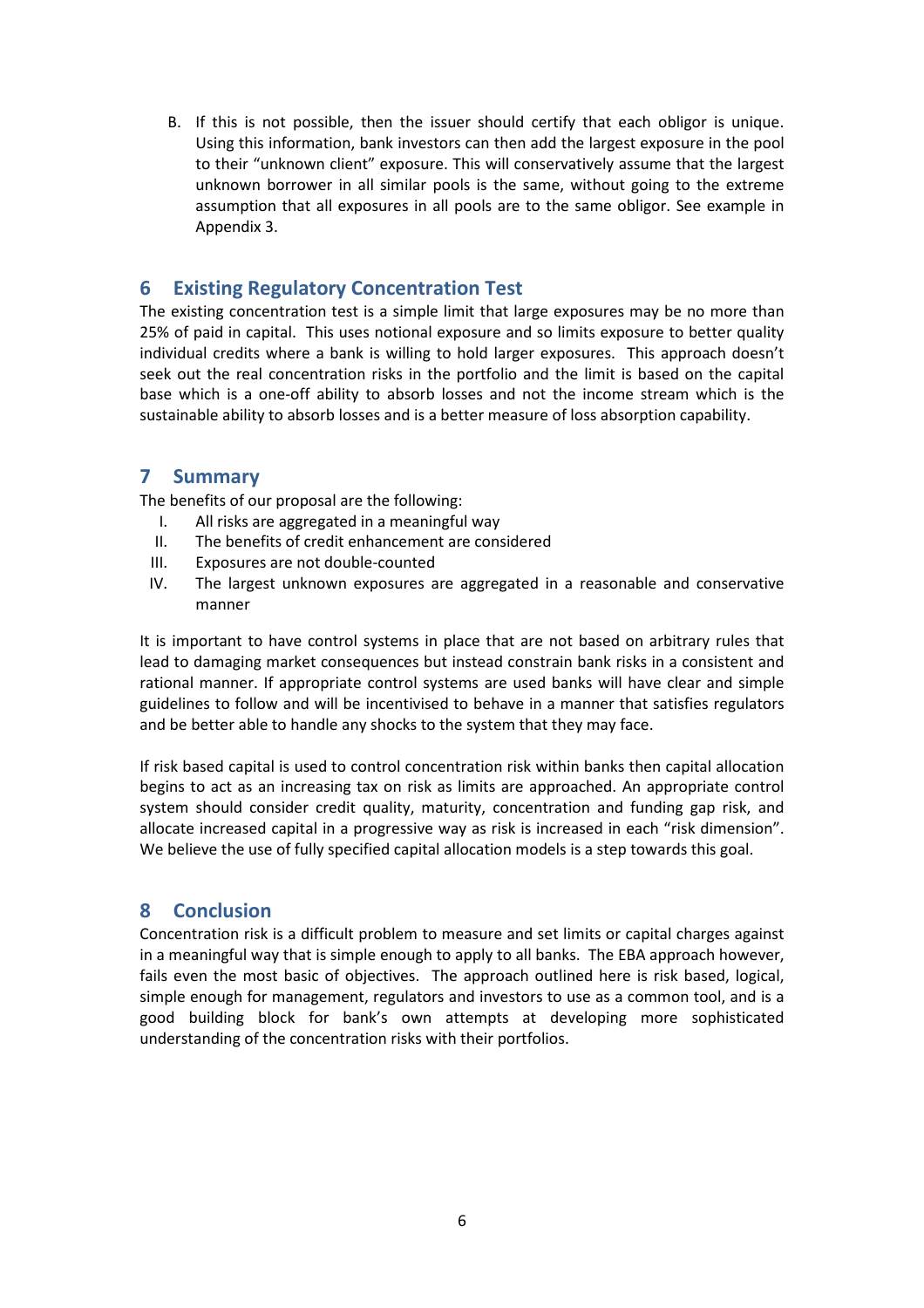## Appendix 1 – Analysis of EBA proposals

#### a) £50 M senior investment in a UK RMBS with unknown exposures

Consider a UK RMBS issuance with 20,000 mortgages of £100,000 each to unknown borrowers, total portfolio of £2,000 M. The RMBS has senior AAA notes which make up 85% of the issuance, £1,700 M, and £300 M equity notes. If the issuing bank was holding these mortgages on their balance sheet at a 35% risk weight they would utilise £56 M of capital. And as the mortgage borrowers are all known to the issuing bank they would all be individual clients to them and would not be aggregated for their large exposures purposes.

If a third party bank investor made a £50 M investment in the senior notes, they would need to hold £800,000 capital against this position at a 20% risk weight. However, using the EBA proposed method for calculating exposure to the underlying assets, the investor would have a £50 M exposure to the unknown client which would mean that given the large exposure limit of 25% of capital they would need a minimum capital base of £200 M in order to hold this position.

| Issuing bank treatment                   |          |
|------------------------------------------|----------|
| Total un-securitised notional:           | £2,000 M |
| Risk-based capital requirement (35% RW): | £56 M    |
| Required capital base:                   | £56 M    |
| Investor bank treatment                  |          |
| Total notional exposure:                 | £50 M    |
| Risk-based capital requirement (20% RW): | £0.8 M   |
| Total exposure to unknown client:        | £50 M    |
| Required capital base:                   | £200 M   |

This approach does not give any benefit to the credit enhancement of the senior notes and leaves the investor with a capital requirement almost four times higher than what the originating bank had for holding the entire mortgage portfolio even though it was 40 times larger in notional terms.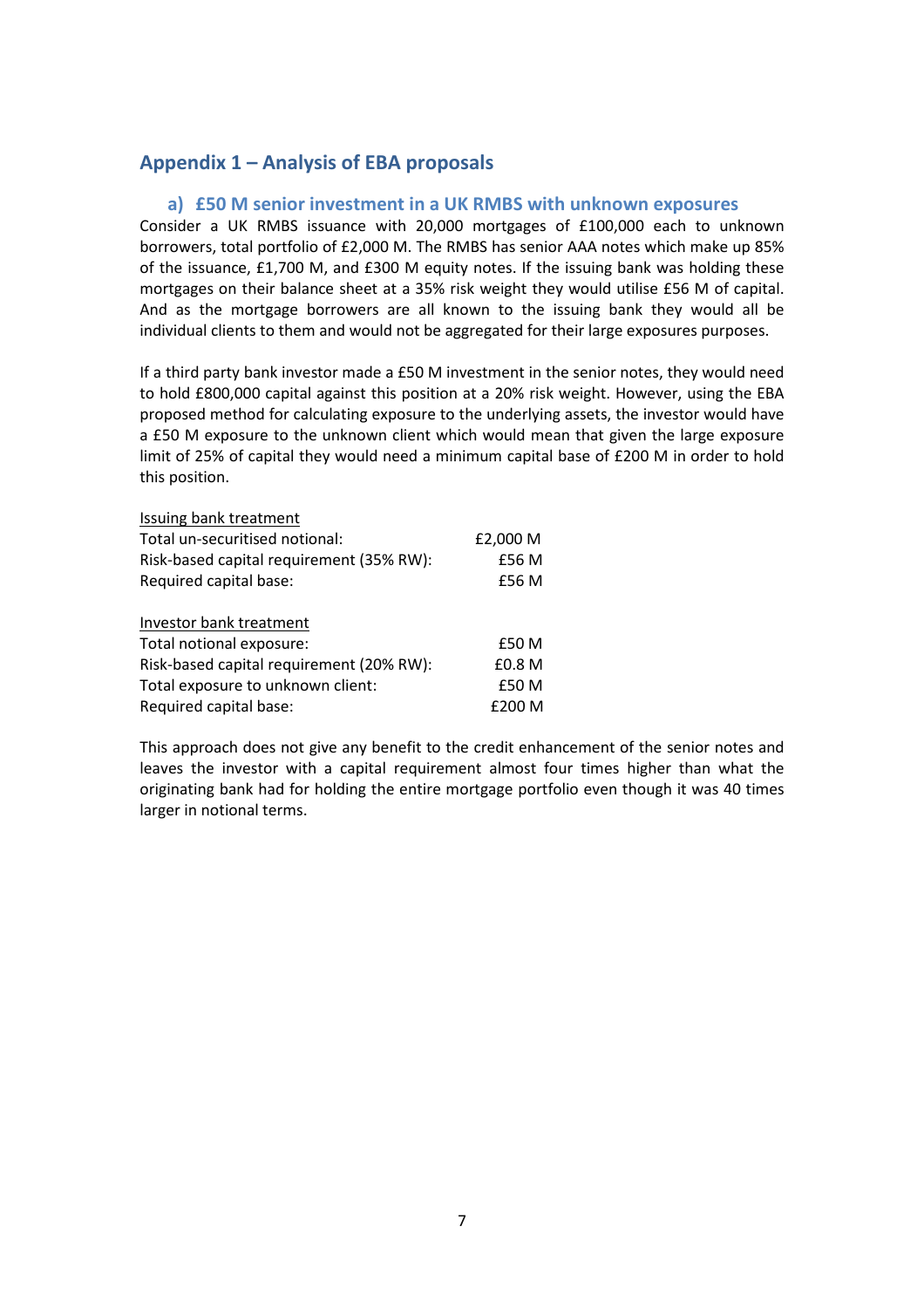#### b) £50 M senior investment in a European CLO with known exposures

Consider a European CLO with 100 loans of £5 M each to known borrowers, total size £500 M. The CLO has three tranches of £400 M (Senior), £50 M (Mezz) and £50 M (Equity). If an issuing bank was holding this portfolio on its balance sheet at a 100% risk weight it would require £40 M capital (£500 M \* 100% \* 8%).

If an investor made a £50 M investment in the senior notes they would need to hold £800,000 against this position at a 20% risk weight. However, using the EBA's proposed method of calculating exposure to the underlyings for large exposure purposes, this investor would have exposure of £62.5 M to the underlying assets (£5 M/8 = £625,000 to each of the 100 loans). The total exposure is clearly larger than the size of the original investment, and the credit enhancement available to the senior notes is ignored.

| Issuing bank treatment                    |                       |
|-------------------------------------------|-----------------------|
| Total un-securitised notional:            | £500 M                |
| Risk-based capital requirement (100% RW): | £40 M                 |
| Investor bank treatment                   |                       |
| Total notional exposure:                  | £50 M                 |
| Risk-based capital requirement (20% RW):  | £0.8 M                |
| Exposure to underlying assets:            | £62.5 M (£625 K each) |
| Required capital base:                    | f2.5M                 |

In this example we see that when the underlying exposures are known the total exposure to the underlying assets is not capped at the investment size as is the case with unknown exposures.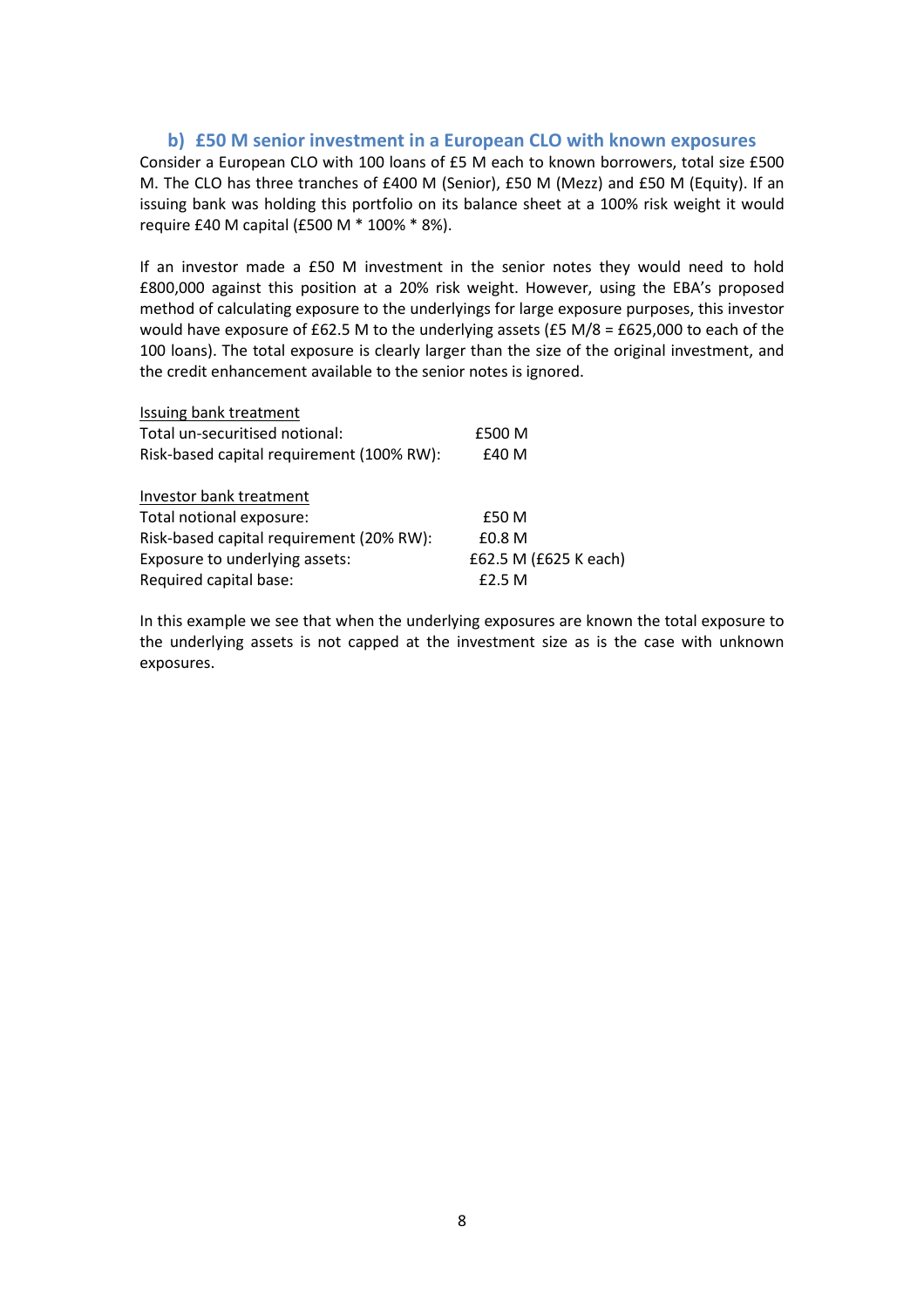## c) £50 M senior investment and £10 M mezzanine investment in a European CLO with known exposures

Consider now the same CLO as before, but this time the investor invests £50 M in the senior notes and £10 M in the mezzanine notes. As before the senior investment would mean the investor had £625,000 exposure to each of the 100 underlying loans, but now the mezzanine investment would mean an additional exposure of £1 M (£5 M/5) to each of the 100 underlying loans. So the original £60 M investment would lead to £162.5 M exposure to the underlying loans.

| <b>Issuing bank treatment</b>                |                          |
|----------------------------------------------|--------------------------|
| Total un-securitised notional:               | £500 M                   |
| Risk-based capital requirement (100% RW):    | £40 M                    |
|                                              |                          |
| Investor bank treatment for Class A          |                          |
| Total notional exposure:                     | £50 M                    |
| Risk-based capital requirement (20% RW):     | £0.8 M                   |
| Exposure to underlying assets:               | £62.5 M (£625 K each)    |
| Investor bank treatment for Class B          |                          |
| Total notional exposure:                     | £10 M                    |
| Risk-based capital requirement (350% RW):    | £2.8 M                   |
| Exposure to underlying assets:               | £100 M (£1 M each)       |
| Investor bank treatment for both investments |                          |
| Total notional exposure:                     | £60 M                    |
| Total Risk-based capital required:           | £3.6 M                   |
| Exposure to underlying assets:               | £162.5 M (£1.625 M each) |
| Required capital base:                       | £6.5 M                   |
|                                              |                          |

Again the total exposure to the underlying assets is greater than the initial investment, also as both the mezzanine and senior note positions are treated as first loss notes the exposures to the names are double-counted.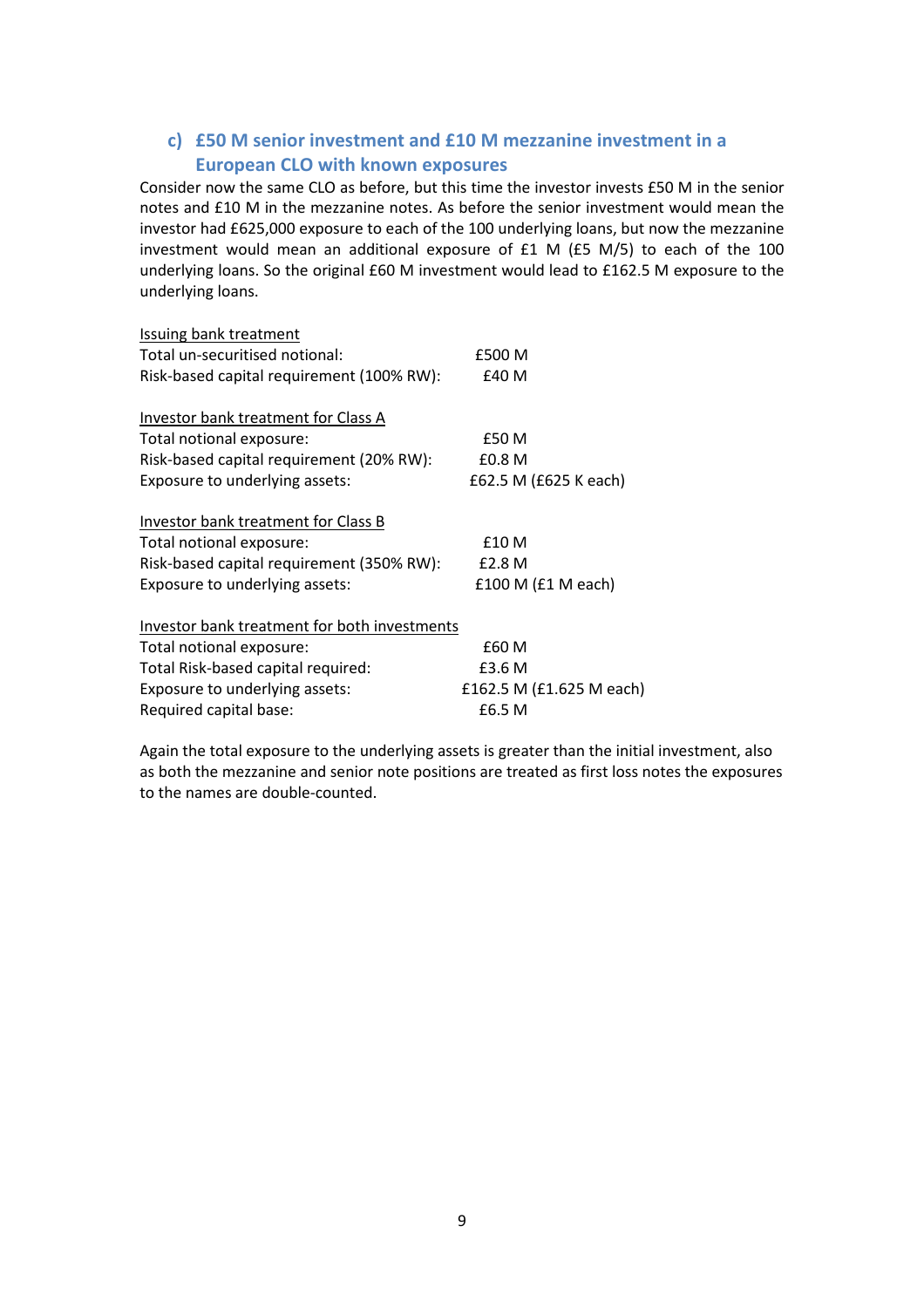# Appendix 2 – Worked example using RACE & risk based concentrations

If we compare the existing capital treatment for a bank's own portfolio of direct loans with the securitised tranches we can compare capital allocated for both and ensure that the process of securitisation is arbitrage free and that concentration risks are correctly added to existing positions. This base case is useful as it further demonstrates the many problems with the EBA approach.

Take a portfolio of 100 x US\$ 1 M known BBB rated corporate loans. If the loans were all held by the originator US\$ 8 M (US\$ 100 M \* 100% \* 8%) of capital would be required under the standardised approach and the portfolio would be regarded as well diversified.

| <b>Loan Portfolio</b> |                |           |            |
|-----------------------|----------------|-----------|------------|
|                       | <b>Size</b>    | <b>RW</b> | \$ Capital |
| Corporate 1           | $\mathbf{1}$   | 100%      | 0.08       |
| Corporate 2           | $\overline{1}$ | 100%      | 0.08       |
| Corporate 3           | $\overline{1}$ | 100%      | 0.08       |
| Corporate 4           | $\overline{1}$ | 100%      | 0.08       |
| Corporate 5           | $\overline{1}$ | 100%      | 0.08       |
| Corporate 6           | $\overline{1}$ | 100%      | 0.08       |
| Corporate 7           | $\overline{1}$ | 100%      | 0.08       |
| Corporate 8           | 1              | 100%      | 0.08       |
| Corporate 9           | $\overline{1}$ | 100%      | 0.08       |
| Corporate 10          | $\mathbf{1}$   | 100%      | 0.08       |
| ∔                     |                |           |            |
| Corporate 89          | 1              | 100%      | 0.08       |
| Corporate 90          | $\overline{1}$ | 100%      | 0.08       |
| Corporate 91          | $\overline{1}$ | 100%      | 0.08       |
| Corporate 92          | $\overline{1}$ | 100%      | 0.08       |
| Corporate 93          | $\overline{1}$ | 100%      | 0.08       |
| Corporate 94          | 1              | 100%      | 0.08       |
| Corporate 95          | $\mathbf{1}$   | 100%      | 0.08       |
| Corporate 96          | $\overline{1}$ | 100%      | 0.08       |
| Corporate 97          | $\overline{1}$ | 100%      | 0.08       |
| Corporate 98          | $\overline{1}$ | 100%      | 0.08       |
| Corporate 99          | $\overline{1}$ | 100%      | 0.08       |
| Corporate 100         | 1              | 100%      | 0.08       |
| Total                 | 100            |           | 8.00       |

If the same loans are securitised into three tranches then the aggregate risk does not change. In order to ensure capital equivalence US\$ 8 M of capital is allocated between the three tranches. If all of the three tranches are held by the originating bank (unlikely in the real world but important to show that this approach is complete and arbitrage free) there has been no risk transfer, no capital relief and no new funding raised by the bank.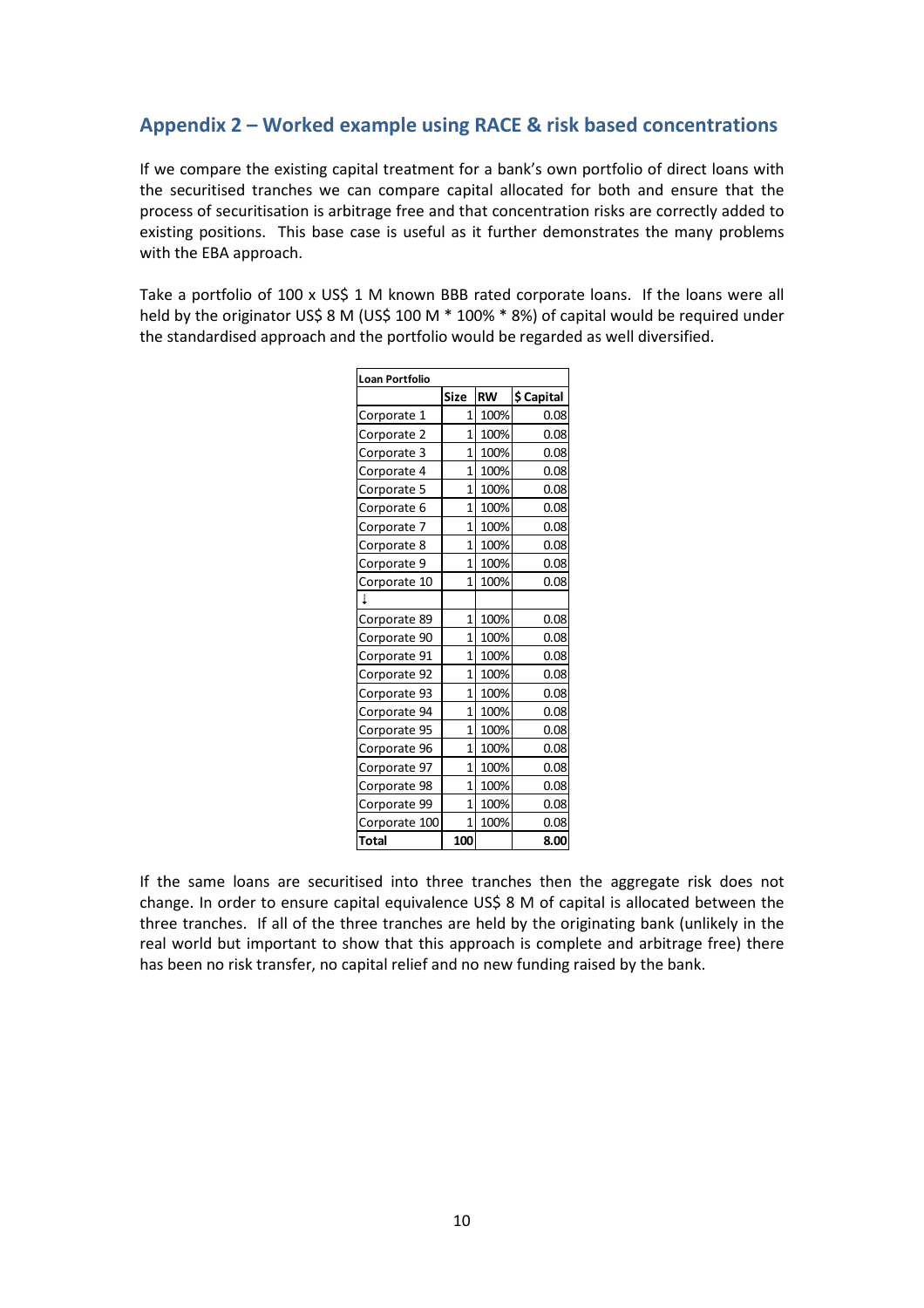

|         | Size | Spread (bps) | <b>RW</b> | \$ Capital |
|---------|------|--------------|-----------|------------|
| Class A | 80   | 40           | 40%       | 2.56       |
| Class B | 10   | 80           | 80%       | 0.64       |
| Class C | 10   | 600          | 600%      | 4.80       |
| Total   |      |              |           | 8.00       |

If we use the RACE approach, which uses the return to each tranche to allocate capital and maintain capital equivalence, we find that the senior tranche requires US\$ 2.56 M of capital, the mezzanine tranche US\$ 0.64 M of capital and the junior tranche US\$ 4.8 M. Then we can show that the exposure to each of the underlying obligors should be allocated \$25.6/\$6.4/\$48 K capital for investments in the entire stock of A, B and C tranches respectively as shown in the table below. This process is consistent with capital equivalence as the total capital requirement is US\$ 8 M.

|               | Risk Weighted Exposures assigned to Investors in Securitised Notes |         |         |        |  |
|---------------|--------------------------------------------------------------------|---------|---------|--------|--|
|               | Class A                                                            | Class B | Class C | Total  |  |
| Corporate 1   | 0.0256                                                             | 0.0064  | 0.0480  | 0.0800 |  |
| Corporate 2   | 0.0256                                                             | 0.0064  | 0.0480  | 0.0800 |  |
| Corporate 3   | 0.0256                                                             | 0.0064  | 0.0480  | 0.0800 |  |
| Corporate 4   | 0.0256                                                             | 0.0064  | 0.0480  | 0.0800 |  |
| Corporate 5   | 0.0256                                                             | 0.0064  | 0.0480  | 0.0800 |  |
| Corporate 6   | 0.0256                                                             | 0.0064  | 0.0480  | 0.0800 |  |
| Corporate 7   | 0.0256                                                             | 0.0064  | 0.0480  | 0.0800 |  |
| Corporate 8   | 0.0256                                                             | 0.0064  | 0.0480  | 0.0800 |  |
| Corporate 9   | 0.0256                                                             | 0.0064  | 0.0480  | 0.0800 |  |
| Corporate 10  | 0.0256                                                             | 0.0064  | 0.0480  | 0.0800 |  |
|               |                                                                    |         |         |        |  |
| Corporate 89  | 0.0256                                                             | 0.0064  | 0.0480  | 0.0800 |  |
| Corporate 90  | 0.0256                                                             | 0.0064  | 0.0480  | 0.0800 |  |
| Corporate 91  | 0.0256                                                             | 0.0064  | 0.0480  | 0.0800 |  |
| Corporate 92  | 0.0256                                                             | 0.0064  | 0.0480  | 0.0800 |  |
| Corporate 93  | 0.0256                                                             | 0.0064  | 0.0480  | 0.0800 |  |
| Corporate 94  | 0.0256                                                             | 0.0064  | 0.0480  | 0.0800 |  |
| Corporate 95  | 0.0256                                                             | 0.0064  | 0.0480  | 0.0800 |  |
| Corporate 96  | 0.0256                                                             | 0.0064  | 0.0480  | 0.0800 |  |
| Corporate 97  | 0.0256                                                             | 0.0064  | 0.0480  | 0.0800 |  |
| Corporate 98  | 0.0256                                                             | 0.0064  | 0.0480  | 0.0800 |  |
| Corporate 99  | 0.0256                                                             | 0.0064  | 0.0480  | 0.0800 |  |
| Corporate 100 | 0.0256                                                             | 0.0064  | 0.0480  | 0.0800 |  |
| Total         | 2.5600                                                             | 0.6400  | 4.8000  | 8.0000 |  |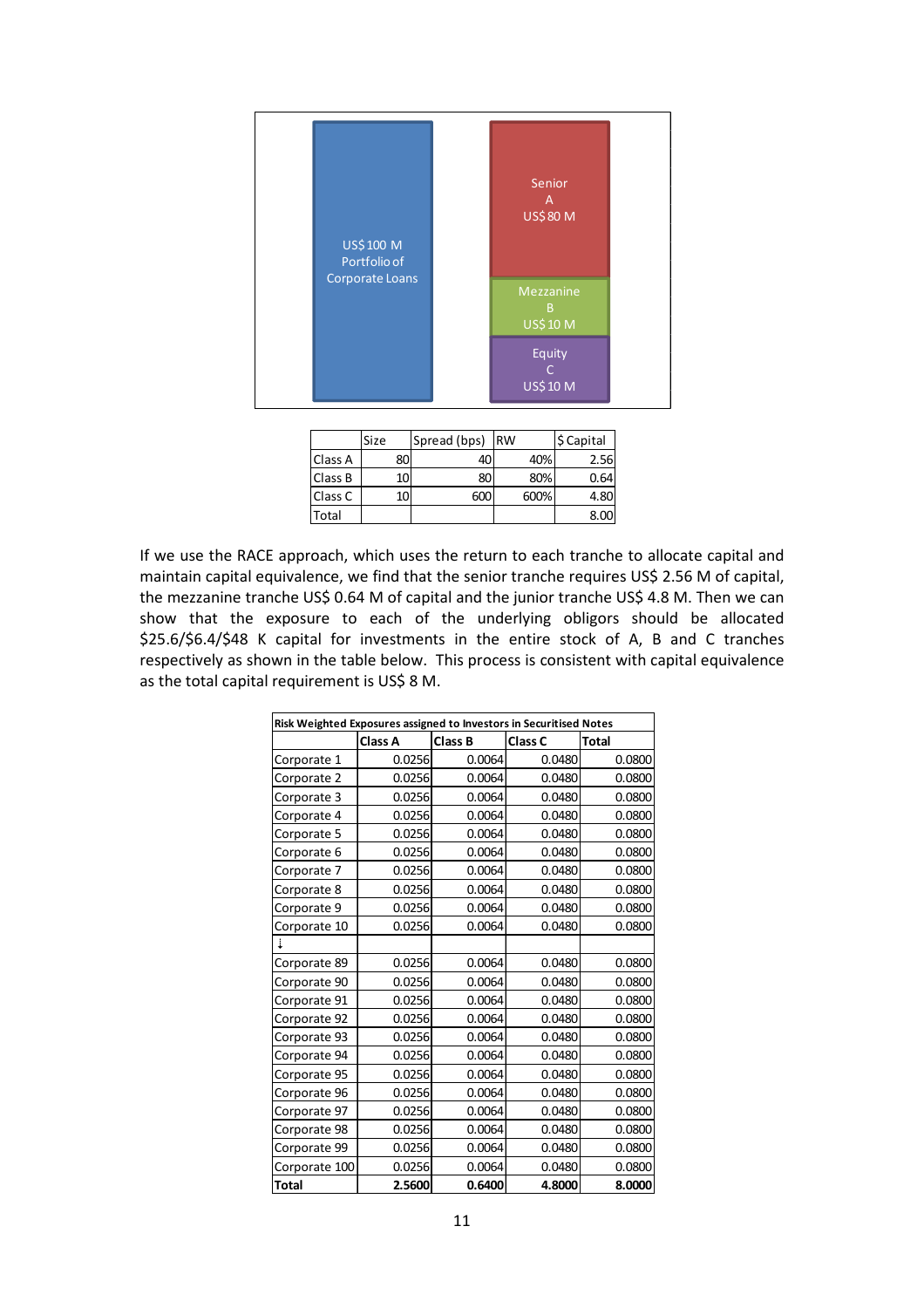If any of the tranches are now sold to a third party bank, that bank must allocate the same amount of capital to each underlying obligor as the originator would have done to ensure that the transaction is arbitrage free from the perspective of the banking system and the supervisor.

Let us assume that investor Bank A buys US\$ 10 M of the senior tranche and has existing exposures of US\$ 10 M each to 10 of the names in the loan pool, Bank B buys all of the Class B notes and has existing exposures of US\$ 5 M each to 10 of the loan pool. Finally Bank C buys all of the Class C notes and has existing positions of US\$ 10 M each to 10 of the loan pool. These examples show how the secured and unsecured exposures can be aggregated in a meaningful way.

| Bank A: Invests in \$10 M of Class A notes plus existing balance<br>sheet exposures to Corps 91 to 100 |                 |                  |              |  |  |
|--------------------------------------------------------------------------------------------------------|-----------------|------------------|--------------|--|--|
| Class A<br>Capital<br><b>Existing</b>                                                                  |                 |                  |              |  |  |
| Required                                                                                               | <b>Position</b> | <b>Positions</b> | <b>Total</b> |  |  |
| Corporate 1                                                                                            | 0.003           |                  | 0.003        |  |  |
| Corporate 2                                                                                            | 0.003           |                  | 0.003        |  |  |
| Corporate 3                                                                                            | 0.003           |                  | 0.003        |  |  |
| Corporate 4                                                                                            | 0.003           |                  | 0.003        |  |  |
| Corporate 5                                                                                            | 0.003           |                  | 0.003        |  |  |
| Corporate 6                                                                                            | 0.003           |                  | 0.003        |  |  |
| Corporate 7                                                                                            | 0.003           |                  | 0.003        |  |  |
| Corporate 8                                                                                            | 0.003           |                  | 0.003        |  |  |
| Corporate 9                                                                                            | 0.003           |                  | 0.003        |  |  |
| Corporate 10                                                                                           | 0.003           |                  | 0.003        |  |  |
|                                                                                                        |                 |                  |              |  |  |
| Corporate 89                                                                                           | 0.003           |                  | 0.003        |  |  |
| Corporate 90                                                                                           | 0.003           |                  | 0.003        |  |  |
| Corporate 91                                                                                           | 0.003           | 0.800            | 0.803        |  |  |
| Corporate 92                                                                                           | 0.003           | 0.800            | 0.803        |  |  |
| Corporate 93                                                                                           | 0.003           | 0.800            | 0.803        |  |  |
| Corporate 94                                                                                           | 0.003           | 0.800            | 0.803        |  |  |
| Corporate 95                                                                                           | 0.003           | 0.800            | 0.803        |  |  |
| Corporate 96                                                                                           | 0.003           | 0.800            | 0.803        |  |  |
| Corporate 97                                                                                           | 0.003           | 0.800            | 0.803        |  |  |
| Corporate 98                                                                                           | 0.003           | 0.800            | 0.803        |  |  |
| Corporate 99                                                                                           | 0.003           | 0.800            | 0.803        |  |  |
| Corporate 100                                                                                          | 0.003           | 0.800            | 0.803        |  |  |
| <b>Total</b>                                                                                           | 0.320           | 8.000            | 8.320        |  |  |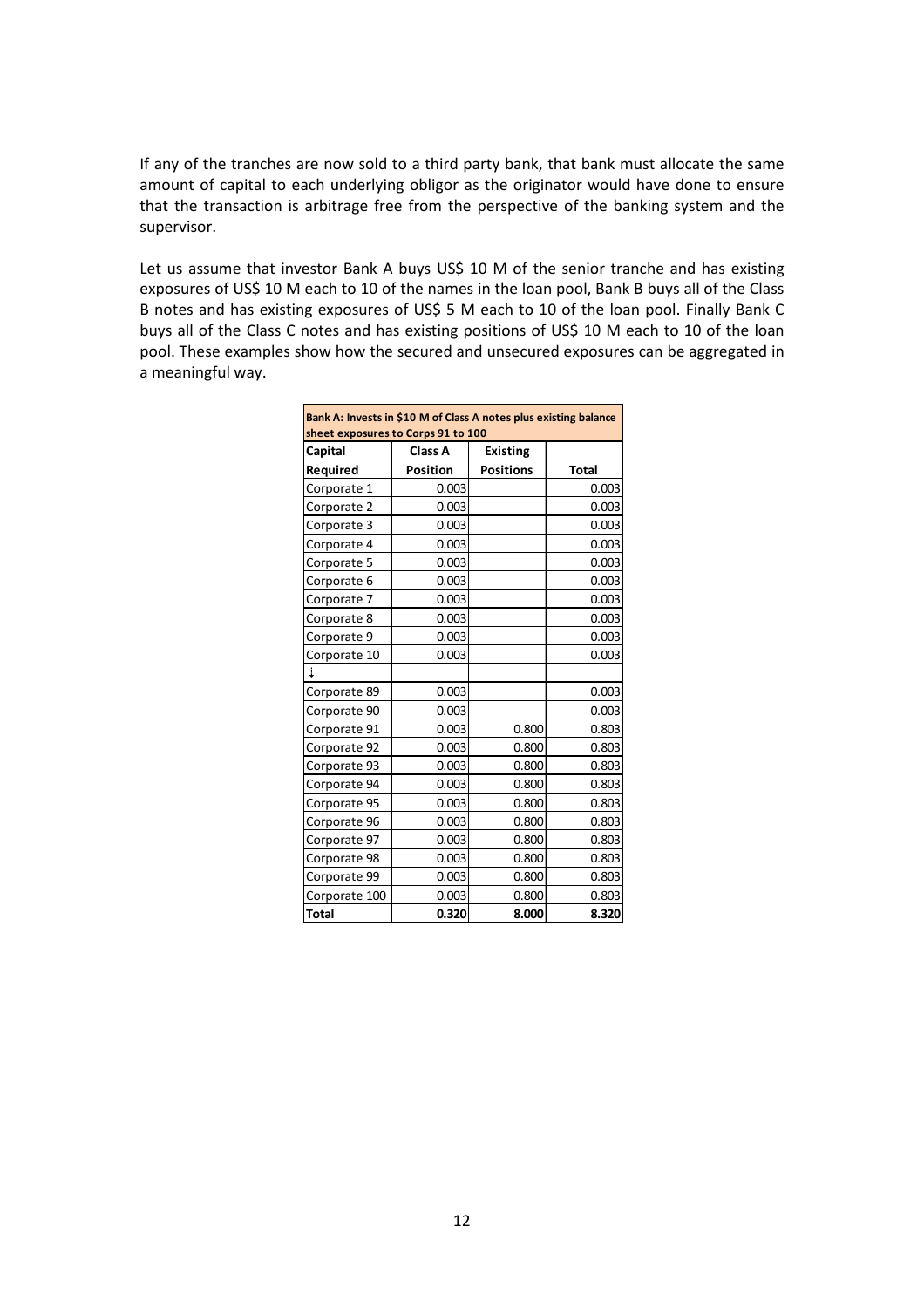| Bank B: Invests in \$10 M of Class B notes plus existing balance |                 |                  |              |  |  |
|------------------------------------------------------------------|-----------------|------------------|--------------|--|--|
| sheet exposures to Corps 1 to 10                                 |                 |                  |              |  |  |
| Capital                                                          | <b>Class B</b>  | <b>Existing</b>  |              |  |  |
| Required                                                         | <b>Position</b> | <b>Positions</b> | <b>Total</b> |  |  |
| Corporate 1                                                      | 0.006           | 0.400            | 0.406        |  |  |
| Corporate 2                                                      | 0.006           | 0.400            | 0.406        |  |  |
| Corporate 3                                                      | 0.006           | 0.400            | 0.406        |  |  |
| Corporate 4                                                      | 0.006           | 0.400            | 0.406        |  |  |
| Corporate 5                                                      | 0.006           | 0.400            | 0.406        |  |  |
| Corporate 6                                                      | 0.006           | 0.400            | 0.406        |  |  |
| Corporate 7                                                      | 0.006           | 0.400            | 0.406        |  |  |
| Corporate 8                                                      | 0.006           | 0.400            | 0.406        |  |  |
| Corporate 9                                                      | 0.006           | 0.400            | 0.406        |  |  |
| Corporate 10                                                     | 0.006           | 0.400            | 0.406        |  |  |
| İ                                                                |                 |                  |              |  |  |
| Corporate 89                                                     | 0.006           |                  | 0.006        |  |  |
| Corporate 90                                                     | 0.006           |                  | 0.006        |  |  |
| Corporate 91                                                     | 0.006           |                  | 0.006        |  |  |
| Corporate 92                                                     | 0.006           |                  | 0.006        |  |  |
| Corporate 93                                                     | 0.006           |                  | 0.006        |  |  |
| Corporate 94                                                     | 0.006           |                  | 0.006        |  |  |
| Corporate 95                                                     | 0.006           |                  | 0.006        |  |  |
| Corporate 96                                                     | 0.006           |                  | 0.006        |  |  |
| Corporate 97                                                     | 0.006           |                  | 0.006        |  |  |
| Corporate 98                                                     | 0.006           |                  | 0.006        |  |  |
| Corporate 99                                                     | 0.006           |                  | 0.006        |  |  |
| Corporate 100                                                    | 0.006           |                  | 0.006        |  |  |
| Total                                                            | 0.640           | 4.000            | 4.640        |  |  |

| Bank C: Invests in \$10 M of Class C notes plus existing balance<br>sheet exposures to Corps 1 to 10 |                            |                  |        |  |  |
|------------------------------------------------------------------------------------------------------|----------------------------|------------------|--------|--|--|
| Capital                                                                                              | Class C<br><b>Existing</b> |                  |        |  |  |
| Required                                                                                             | <b>Position</b>            | <b>Positions</b> | Total  |  |  |
| Corporate 1                                                                                          | 0.048                      | 0.800            | 0.848  |  |  |
| Corporate 2                                                                                          | 0.048                      | 0.800            | 0.848  |  |  |
| Corporate 3                                                                                          | 0.048                      | 0.800            | 0.848  |  |  |
| Corporate 4                                                                                          | 0.048                      | 0.800            | 0.848  |  |  |
| Corporate 5                                                                                          | 0.048                      | 0.800            | 0.848  |  |  |
| Corporate 6                                                                                          | 0.048                      | 0.800            | 0.848  |  |  |
| Corporate 7                                                                                          | 0.048                      | 0.800            | 0.848  |  |  |
| Corporate 8                                                                                          | 0.048                      | 0.800            | 0.848  |  |  |
| Corporate 9                                                                                          | 0.048                      | 0.800            | 0.848  |  |  |
| Corporate 10                                                                                         | 0.048                      | 0.800            | 0.848  |  |  |
|                                                                                                      |                            |                  |        |  |  |
| Corporate 89                                                                                         | 0.048                      |                  | 0.048  |  |  |
| Corporate 90                                                                                         | 0.048                      |                  | 0.048  |  |  |
| Corporate 91                                                                                         | 0.048                      |                  | 0.048  |  |  |
| Corporate 92                                                                                         | 0.048                      |                  | 0.048  |  |  |
| Corporate 93                                                                                         | 0.048                      |                  | 0.048  |  |  |
| Corporate 94                                                                                         | 0.048                      |                  | 0.048  |  |  |
| Corporate 95                                                                                         | 0.048                      |                  | 0.048  |  |  |
| Corporate 96                                                                                         | 0.048                      |                  | 0.048  |  |  |
| Corporate 97                                                                                         | 0.048                      |                  | 0.048  |  |  |
| Corporate 98                                                                                         | 0.048                      |                  | 0.048  |  |  |
| Corporate 99                                                                                         | 0.048                      |                  | 0.048  |  |  |
| Corporate 100                                                                                        | 0.048                      |                  | 0.048  |  |  |
| Total                                                                                                | 4.800                      | 8.000            | 12.800 |  |  |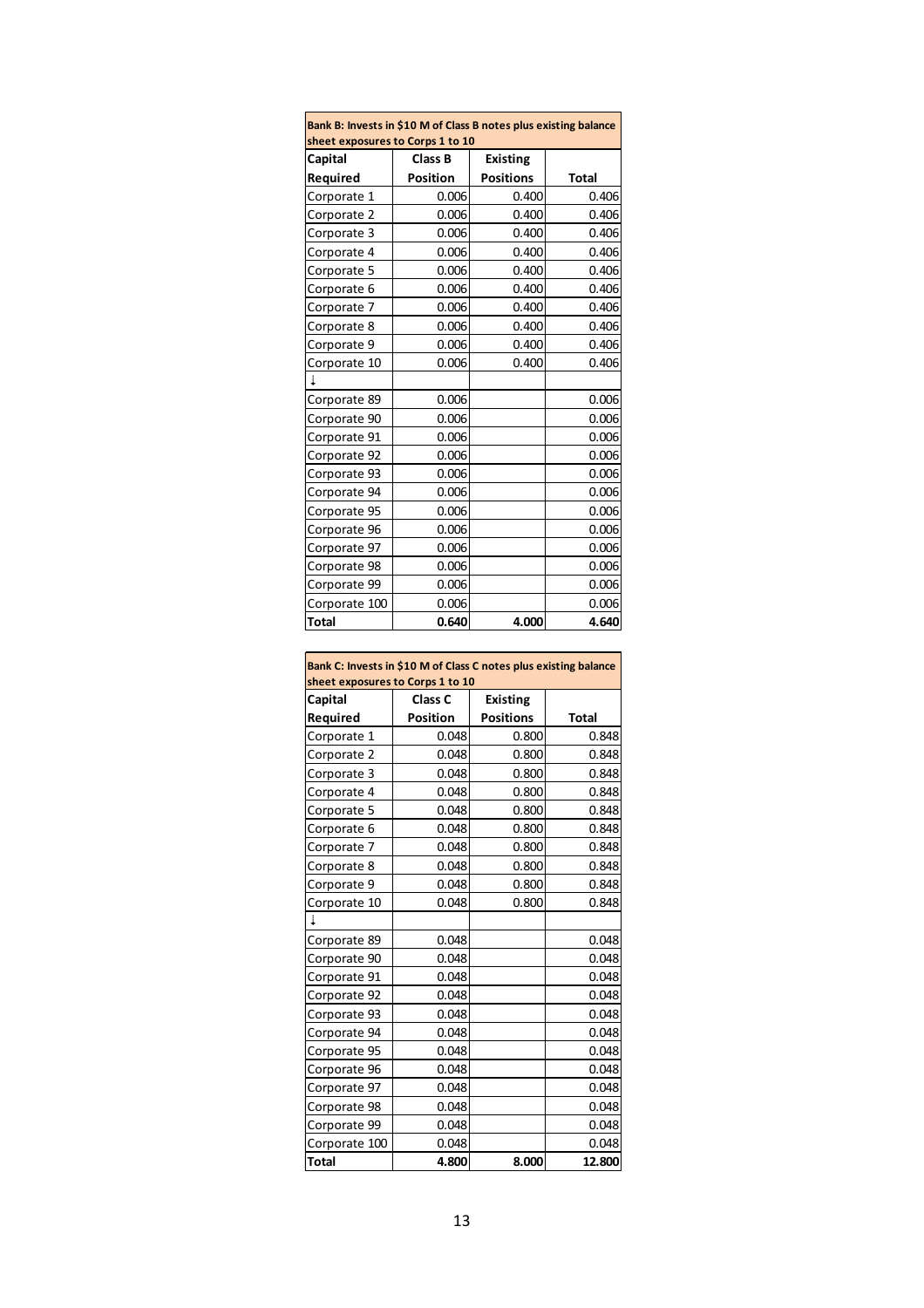# Appendix 3 – Example of large unknown exposures

Suppose a bank holds four securitisations with unknown underlying assets and with granularity above 1%. Assuming that the issuer can certify that obligors have been aggregated where necessary and that each obligor is unique, then it is only necessary to add the exposure of the largest obligor in each portfolio to the unknown client exposure, rather than the entire portfolio. Again, we believe the exposures considered should be the riskweighted exposures rather than the notional exposure to each of the positions.

| Portfolio 1        |                |                    |                       |               |
|--------------------|----------------|--------------------|-----------------------|---------------|
| <b>Obligors</b>    | Size (\$)      | <b>Risk Weight</b> | Capital Required (\$) |               |
| Obligor 1          | 8              | 100%               | 0.64                  | - Largest     |
| Obligor 2          | 4              | 150%               | 0.48                  |               |
| Obligor 3          | 3              | 100%               | 0.24                  |               |
| Obligor 4          | $\overline{2}$ | 50%                | 0.08                  |               |
| Obligor 5          | 1              | 20%                | 0.08                  |               |
| $\ddot{+}$         |                |                    |                       |               |
|                    |                |                    |                       |               |
| <b>Portfolio 2</b> |                |                    |                       |               |
| <b>Obligors</b>    | Size (\$)      | <b>Risk Weight</b> | Capital Required (\$) |               |
| Obligor 1          | 6              | 20%                | 0.096                 |               |
| Obligor 2          | 4              | 50%                | 0.160                 | Largest       |
| Obligor 3          | $\overline{2}$ | 100%               | 0.160                 |               |
| Obligor 4          | 0.5            | 150%               | 0.060                 |               |
| Obligor 5          | 0.4            | 150%               | 0.048                 |               |
| ⇣                  |                |                    |                       |               |
|                    |                |                    |                       |               |
| Portfolio 3        |                |                    |                       |               |
| <b>Obligors</b>    | Size (\$)      | <b>Risk Weight</b> | Capital Required (\$) |               |
| Obligor 1          | 5              | 50%                | 0.20                  |               |
| Obligor 2          | 4              | 100%               | 0.32                  | -Largest<br>↞ |
| Obligor 3          | 3              | 50%                | 0.12                  |               |
| Obligor 4          | $\overline{c}$ | 100%               | 0.16                  |               |
| Obligor 5          | $\mathbf{1}$   | 150%               | 0.12                  |               |
| $\ddot{*}$         |                |                    |                       |               |
|                    |                |                    |                       |               |
| Portfolio 4        |                |                    |                       |               |
| <b>Obligors</b>    | Size (\$)      | <b>Risk Weight</b> | Capital Required (\$) |               |
| Obligor 1          | 12             | 20%                | 0.192                 |               |
| Obligor 2          | 6              | 150%               | 0.720                 | - Largest     |
| Obligor 3          | 3              | 100%               | 0.240                 |               |
| Obligor 4          | 1.5            | 100%               | 0.120                 |               |

Obligor 5 0.8 50% 0.032

 $\frac{1}{2}$  and  $\frac{1}{2}$  and  $\frac{1}{2}$  and  $\frac{1}{2}$  and  $\frac{1}{2}$  and  $\frac{1}{2}$  and  $\frac{1}{2}$  and  $\frac{1}{2}$  and  $\frac{1}{2}$  and  $\frac{1}{2}$  and  $\frac{1}{2}$  and  $\frac{1}{2}$  and  $\frac{1}{2}$  and  $\frac{1}{2}$  and  $\frac{1}{2}$  and  $\frac{1}{2}$  a